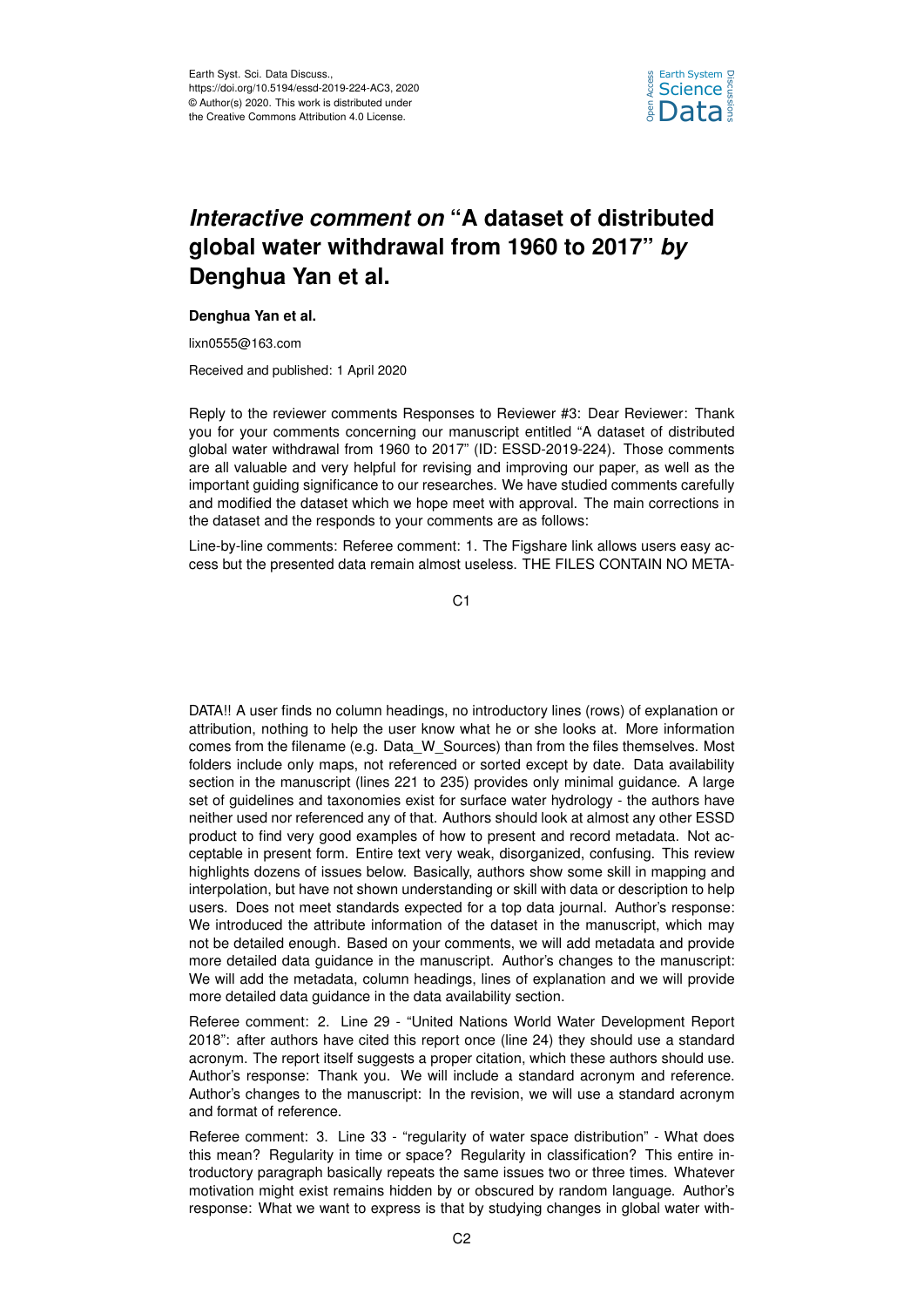drawal, accurately analyzing the structure of water withdrawal intensity, revealing the regional characteristics and spatial distribution of water withdrawal. Author's changes to the manuscript: That sentence will be changed to "regularity of the spatial and temporal distribution of water withdrawal".

Referee comment: 4. Line 35 - "withdrawal intensity is the main forms of water consumption" - Singular / plural confusion, happens frequently throughout the manuscript, often confuses the reader about what authors intend. Author's response: We will send the manuscript to a professional linguist for editing to ensure the readability of the manuscript. Author's changes to the manuscript: That sentence will be changed to "withdrawal intensity is the main form of water consumption".

Referee comment: 5. Lines 35 to 48: this entire paragraph reminds user that authors have produced a geographic data product, not a hydrologic data product. But, from the title, authors implied a hydrological product? Authors should make clear their intent, their tools and their skills. This is a GIS / mapping exercise, not an effort to produce a valid global hydrologic data product. Author's response: I think the hydrological data must contain the corresponding geographic information to be meaningful. There is no clear boundary between geographic data product and hydrologic data product, and all hydrologic data products need the support of geographic data. Author's changes to the manuscript: We will make clear the intent of manuscript in introduction.

Referee comment: 6. Line 54 - "errors in the statistics and collection of the original water withdrawal data": most users will know that accurate data on water supply or use remains highly restricted and highly distorted by most countries. Here the hydrology / geography confusion arises clearly: what use does a higher spatial resolution product have if the underlying data remain almost completely unreliable. These authors with their spatial GIS skills never address the fundamental issue of the quality or availability of the basic hydrological data? 7. Line 56 - "With the reference of the official data available, the accuracy of the data set is sufficient to meet the current research": yes, the authors can assemble and provide nice maps but the fundamental data remain almost

 $C3$ 

useless. 8. Line 58 - "products that can reflect the spatial and temporal changes of water withdrawal in the world": No, strongly disagree. New maps from bad data, not an overall improvement. Author's response: First, all data cannot be guaranteed to be 100% accurate, but it is considered reliable as long as the data is within the allowed error range. There is almost no continuous long series of water withdrawal data globally, which leads to underestimation or overestimation in the analysis of global water consumption. Without global water withdrawal data, biases can arise in assessing social, economic and ecological water requirement and in developing water management strategies. Moreover, water withdrawal is not just a physical concept, and it contains a large number of socio-economic implications, so it is impossible for any research to calculate the water withdrawal of the world or even a region with 100% accuracy. The significance of this study is not to provide a set of datasets with 100% accuracy, but to provide a complete and credible data product based on the fact that there is currently no global water withdrawal data set. Of course, with the gradual increase of data collection, the accuracy of this data product can continue to be improved in the future. Author's changes to the manuscript: None

Referee comment: 9. Line 60 - "improvement of the accuracy of the original data": improvement of spatial resolution does not equal improvement of accuracy. Author's response: I acknowledge that the reviewer's view that "improvement of spatial resolution does not equal improvement of accuracy" is correct. It is clear, however, that the reviewer did not carefully review the manuscript. What we said on line 60 of the manuscript is that in the future, when the government releases data with better accuracy (e.g., water withdrawal data by region), we can further improve the accuracy of the dataset. Author's changes to the manuscript: None

Referee comment: 10. Line 62, Table 1: The FAO data products are notoriously unreliable. Likewise for other UN sources. Chinese sources seem perhaps interesting and useful but authors provide no publications, validations, or reliability analyses? Author's response: Although the data of FAO and other international organizations do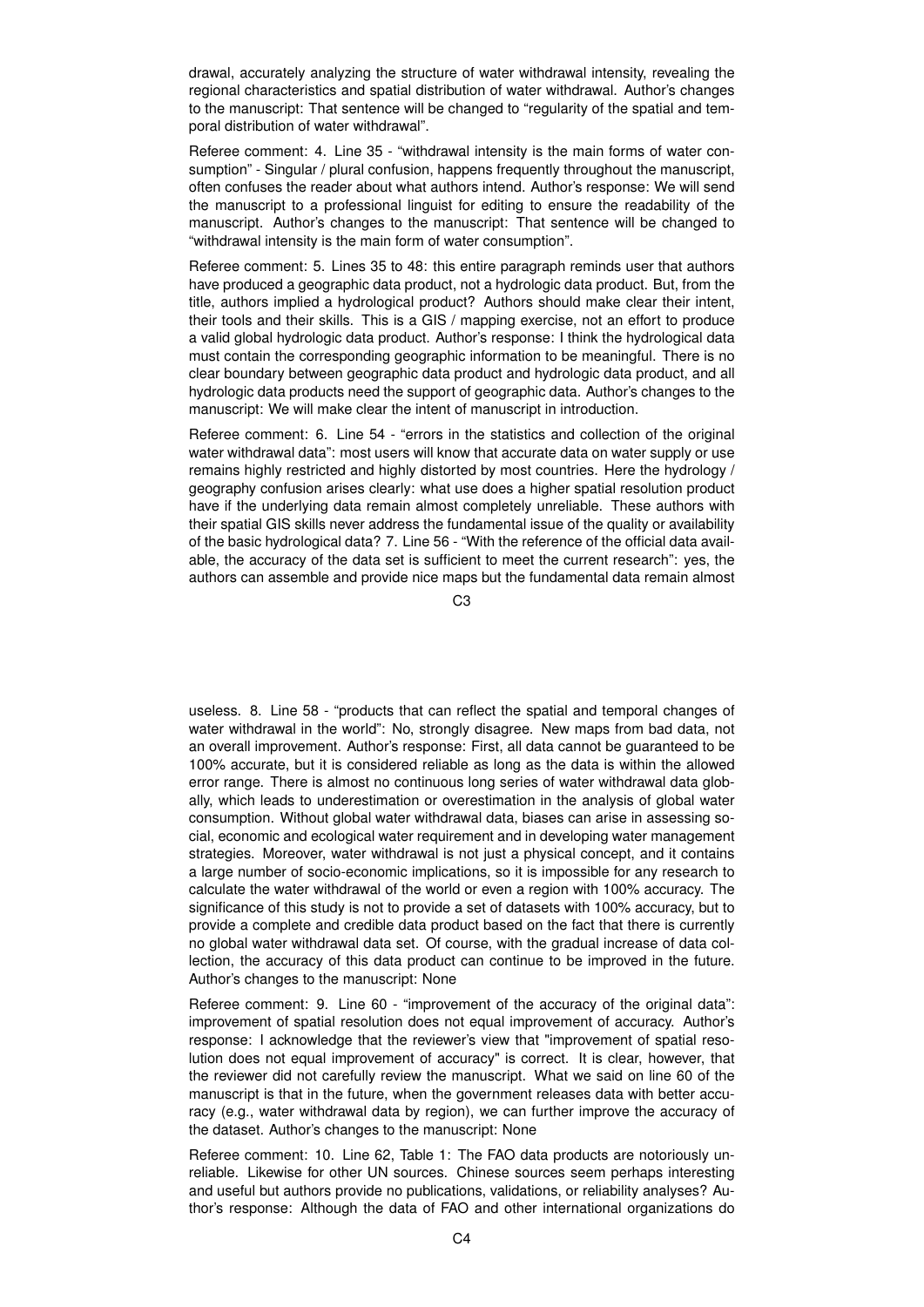have some deviations from the real data, the data is to a certain extent credible. A large amount of current water research worldwide is also based on existing FAO and other data. In addition, for more than 200 countries, we have collected a large amount of data released by national government departments. The credibility of these data is often higher than that of FAO. The introduction of these data sources and download links have been uploaded to the database of this study (lines 207 to 208). According to your opinion, we will supplement references in the manuscript with Chinese sources, validations, and reliability analyses. Author's changes to the manuscript: We will supplement references in the manuscript with Chinese sources, validations, and reliability analyses

Referee comment: 11. Lines 175 to 182: Here the authors provide a weak description of GlobeLand30, the Chinese remote sensing product (based on USGS Landsat). No details, no references, no uncertainties, nothing accessible or open access that can convince other users of the quality of this product. Author's response: The classified images used for the development of GlobeLand30-2010 data are mainly 30-meter multispectral images, including the United States Landsat TM5, ETM+ multispectral images, and the China Environmental Disaster Reduction Satellite (HJ-1). In the verification process, a total of more than 150,000 test samples in 9 categories were selected for accuracy evaluation. The overall accuracy of GlobeLand30-2010 data was 83.51%, and the Kappa coefficient was 0.78. The method of obtaining data and listing it in the manuscript, reviewers can download the data through this website. Since this set of data is not original, it was not uploaded to the database. Author's changes to the manuscript: We will add details, references and uncertainties about GlobeLand30 in the manuscript.

Referee comment: 12. Line 182 - "water is only used on artificial surface and cultivated land": Reader / user never learns what the authors mean by the term 'artificial surface' (reservoir?, impervious urban pavements?, compacted drought-impacted land with high run-off?) but the assumption stated in this phrase is almost certainly false.

C5

The authors demonstrate no understanding whatsoever of surface hydrology! Author's response: Artificial surface refers to the surface formed by artificial construction activities, including various residential areas such as towns, industries, mines, and transportation facilities. The artificial surface mainly includes industrial and domestic water, and the cultivated land mainly includes agricultural water, so we are confident that the assumptions we have listed are correct. Author's changes to the manuscript: We will add the definition of artificial surface.

Referee comment: 13. Line 206 and following - Technical validation: Validation consists of comparing their interpolated products to two countries, India and China, for which they have data of higher spatial resolution. But from exactly the same FAO/UN national report source data! How does that represent independent data? Many other data products, including those derived from satellites (e.g LandSat or others), exist, for which these authors could at least construct some intercomparison maps. Not one quantitive assessment (run-off, storage, retention, etc.) in useful hydrological terms anywhere in the entire manuscript. Validation, uncertainty, reliability completely absent. Author's response: When we verified the data, we mainly verified our interpolation and extrapolation methods. For China and India, their data sources are from the data released by their governments, not the same data source (lines 211 to 213). We first assume that there are no data for some years, then use our method to obtain the data for these years and compare them with real data. Of course, the comparison in the manuscript is indeed insufficient, and we will add more data verification in the future. Author's changes to the manuscript: We will add more detailed data validation.

Referee comment: 14. Lines 64 to 205, Methods: This is basically a GIS, data-filling, data interpolation exercise, to fill in missing national reports and then to fill in spatial gaps. The authors, who may have skill in using these products and tools, give no indication that they understand, much less question, the underlying data. I repeat: better maps of unreliable data do not result in better data. 15. Line 216 - "dataset derived from the existing water withdrawal data is accurate" Authors may believe this,